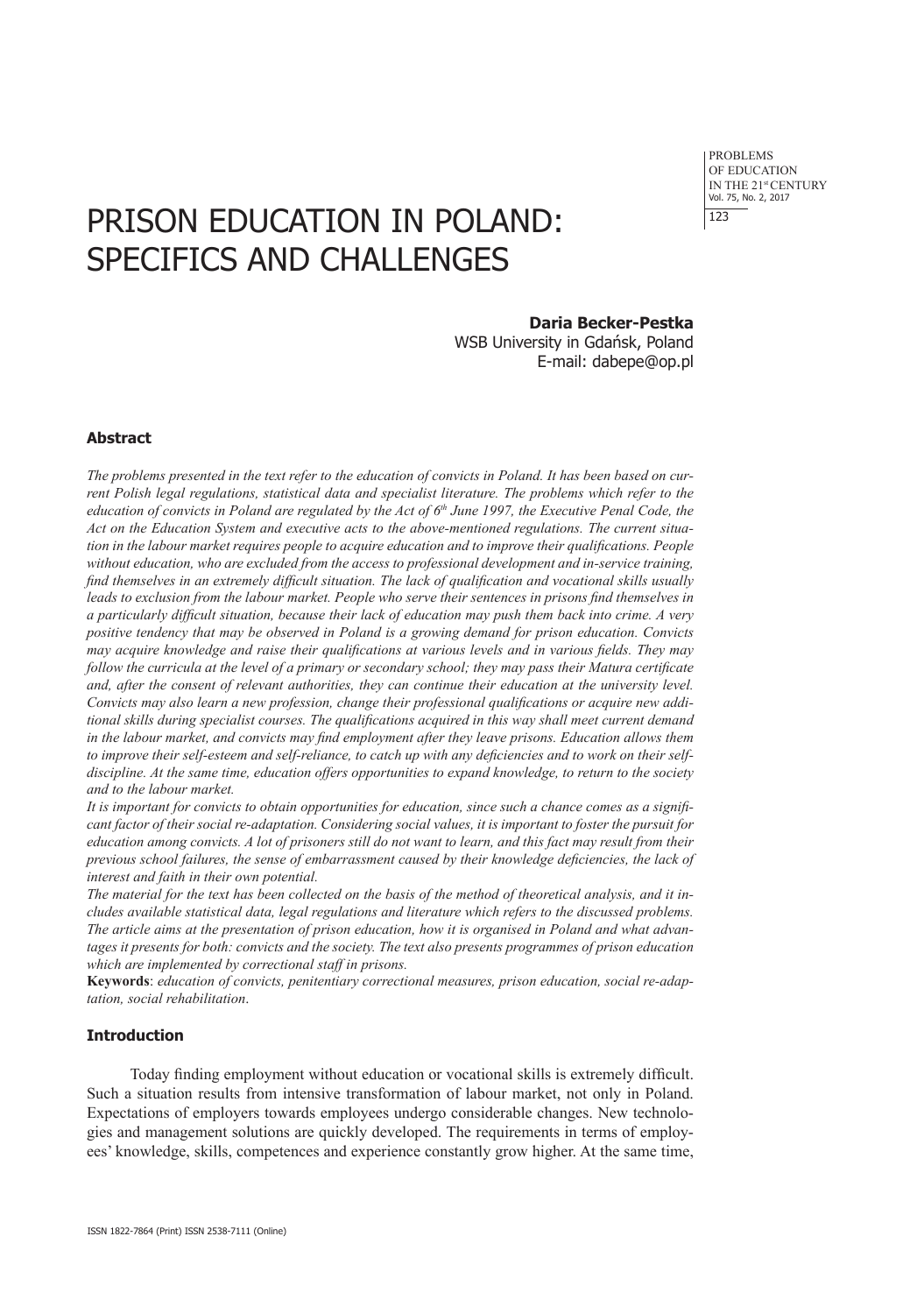PROBLEMS OF EDUCATION IN THE 21st CENTURY Vol. 75, No. 2, 2017  $124$ 

competition between current employees and people who are looking for employment forces all of them to improve their qualifications. Undoubtedly, there is a correlation between the level of acquired education and employment. Although a diploma of higher education does not come as a particularly significant asset, higher qualifications considerably improve chances of finding and retaining employment. The percentage of the unemployed is much lower among people with higher and secondary education. It is important to expand one's knowledge, to acquire new skills, to continue learning. It is difficult to find employment without any formal certifications of education and without actual knowledge and vocation skills.

Noticeably, at the same time, people without education and those who have been excluded from the labour market have found themselves in an extremely difficult situation. Deficiencies in qualifications and the lack of professional skills lead straight into exclusion from the labour market. The situation of people who serve their sentences in prisons becomes particularly disadvantageous because their lack of education may push them back into crime. Recently, a very positive tendency has been observed, namely: a growing demand for prison education. Convicts are offered chances to acquire education and to improve their qualifications.

One of the research scientists observes that the education programmes for convicts should be adjusted to their needs and to the specific character of their current situation. Prison authorities should show some understanding and they should allow convicts, who are interested in such an offer, to continue their education at universities. Furthermore, the above-mentioned author accurately observes that the idea of re-adaptation, social reintegration and chances for values acquired through education have been neglected. It is better to educate convicts, to offer them values, the sense of good, understanding and wisdom than to keep them in permanent separation, and let them count down the number of days to be free again. Convicts who set an example by completing their process of education come as a priceless value (Juwa, 2013, p.131).

Considering social values of such activities, it is necessary to make efforts focused on social rehabilitation of convicts and their education. Despite all the factors which make those processes difficult, it is necessary to continue theoretical considerations in this field and to search for systemic and efficient solutions. Considering the problems of preparing convicts to life in freedom, it is particularly important to provide them with conditions favourable for the completion and improvement of their education and acquisition of professional qualifications.

The material for the text has been collected on the basis of the method of theoretical analysis, and it includes available statistical data, legal regulations and literature which refers to the discussed problems. The article presents prison education, how it is organised in Poland and what advantages it presents for both: convicts and the society.

Publicly available statistical data on prison education in Poland are collected by the Prison Guard. There are also legal regulations provided in order to manage all the issues related to prison education. Although there is a number of publications on the significance of education in the process of re-adaptation of convicts, the extensive research studies are still scarce in that field. The problem of the value and significance of education is also discussed in numerous articles referring to the labour market, also in the context of translating one's education into finding and retaining their employment. Education and improvement of qualifications take an important place in the process of social re-adaptation of convicts; these elements affect convicts' lives after they leave prison, their self-esteem, perception of the world around and the way to find their own place there.

## **The Functioning and Assumptions of Prison Education in Poland**

Polish law provides convicts with a possibility to continue their education, however, learning is not compulsory. Considering individual values it provides to convicts and social advantages resulting from the process of prison education, it is important to encourage convicts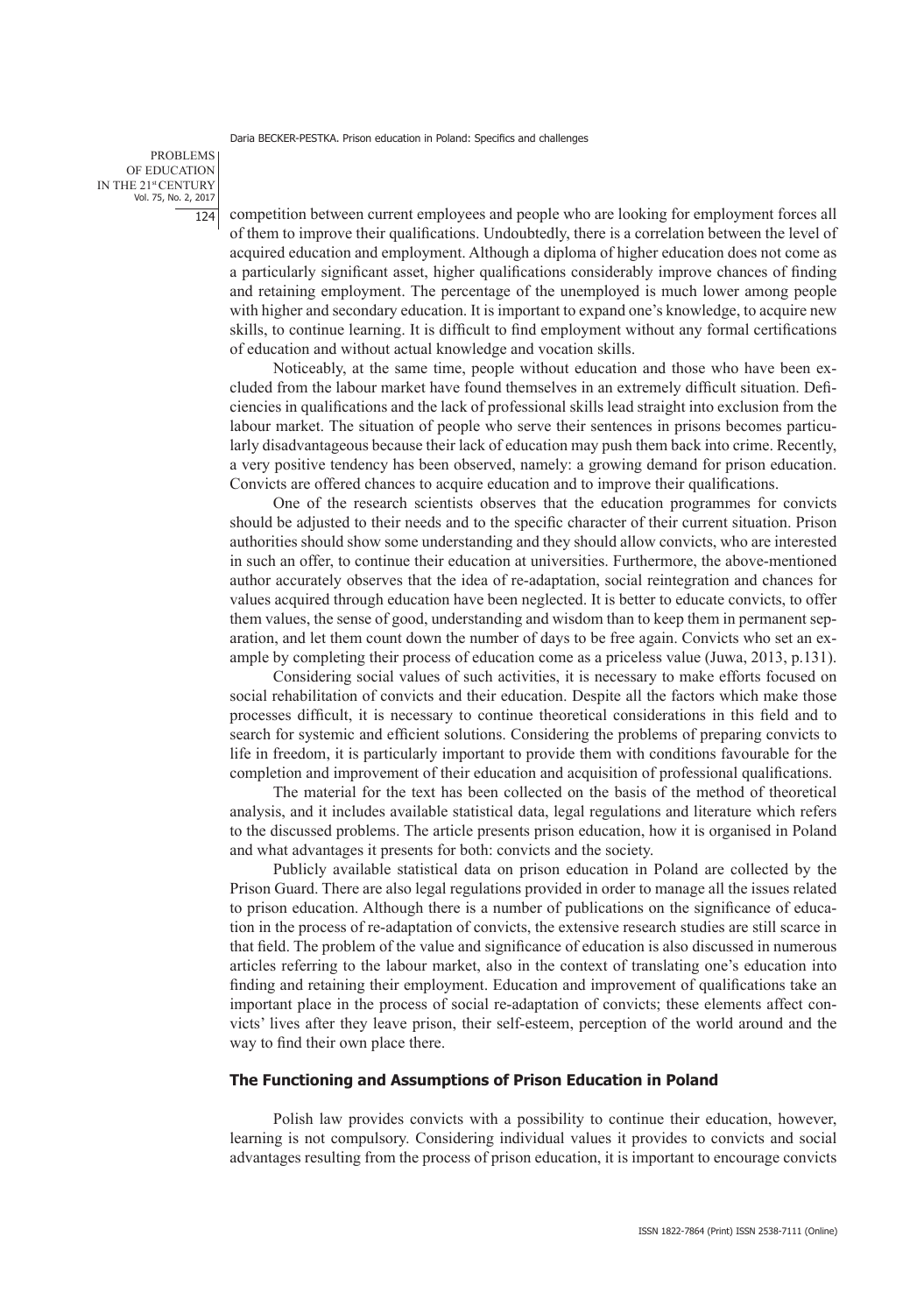PROBLEMS OF EDUCATION IN THE 21st CENTURY Vol. 75, No. 2, 2017 125

to improve their qualifications. A lot of convicts do not want to learn for various reasons, such as embarrassment resulting from their deficiencies in education, the lack of interests in general or the lack of faith in their own capabilities. It is important for convicts to have opportunities for education, as it may turn out to be a significant factor of their social re-adaptation. In the world where flexibility and continual learning are so important, prison education may actually contribute to the prevention of crime recidivism.

Considering prison education in Poland, it is first advisable to refer to relevant legal regulations. A significant solution is provided with the Act of 6<sup>th</sup> June 1997, the Executive Penal Code (2016). This normative act provides all the necessary regulations to execute judicial decisions in criminal cases and offences, including tax crimes and offences, penalties for the breach of order, coercive means, including imprisonment.

The article no. 67 of the above-mentioned regulation states that while applying corrective measures to convicts, with all due respect for their rights and execution of their duties, the most important aspect is work, especially work which fosters acquisition of relevant professional skills, education, cultural, educational and sports activities, relations with convicts' families and external world, and therapeutic means. Another article of the above-mentioned Act directly refers to prison education - in accordance with the regulation: penal and corrective institutions are obliged to provide education at the level of primary and junior secondary school; they are also obliged to provide convicts with a possibility to continue their education at the secondary school level and to attend vocational training courses. Education is first provided to convicts who do not have any profession, or to those who will not be able to work in their acquired profession after leaving prison, because they will be still under-aged (not 21 yet). Convicts who do not have sufficient financial means are provided with free handbooks and training aids. Provided that the prison authorities give their consent, there is also a possibility to educate convicts outside their penitentiary institution. In some particular cases, the penitentiary institution may even cover the expenses related to education of a convict (The Executive Penal Code 1997, 2016).

Another important legal regulation is the Act on the Education System, because prison and custody suite schools operate in accordance with the regulations stated in the Act. The Act regulates legal issues related to the education system in Poland. It defines the types of schools in Poland, the principles of granting marks and pupils' promotion and graduation, the list and scope of competences of schools and education institutions, boards of teachers, the principles of education financing and a number of other issues. In accordance with the Act, education is the good of the whole society and schools provide each pupil with optimal conditions for development, they educate pupils how to perform their future family, professional and civic duties (Act of 7th September 1991 on Education System, 2016).

Education institutions organised at prisons and custody suites are public schools which implement the same core curricula and syllabi as other schools which operate in freedom. Teachers employed there must meet the same requirements, and they must follow the same regulations as teachers who work in other schools outside penitentiary institutions.

Prison and custody suite schools are provided with the equipment properly adjusted to the requirements stated for education processes. The results achieved by graduates are verified by external examinations which define all the efforts of teachers and convicts who have worked hard to meet examination requirements. Education takes place in specific conditions where convicts are deprived of their freedom and liberties.

All people who serve their sentences in prisons and custodies have a right for education, and they are allowed to learn. It is guaranteed and stated by the above-mentioned legal regulations, first of all by the Executive Penal Code.

Prison and custody suite schools and education institutions are organised at all the education levels, except for higher education institutions. According to the current legal regulations, convicts are allowed to execute their right for education outside prison (Prison Guard 2017).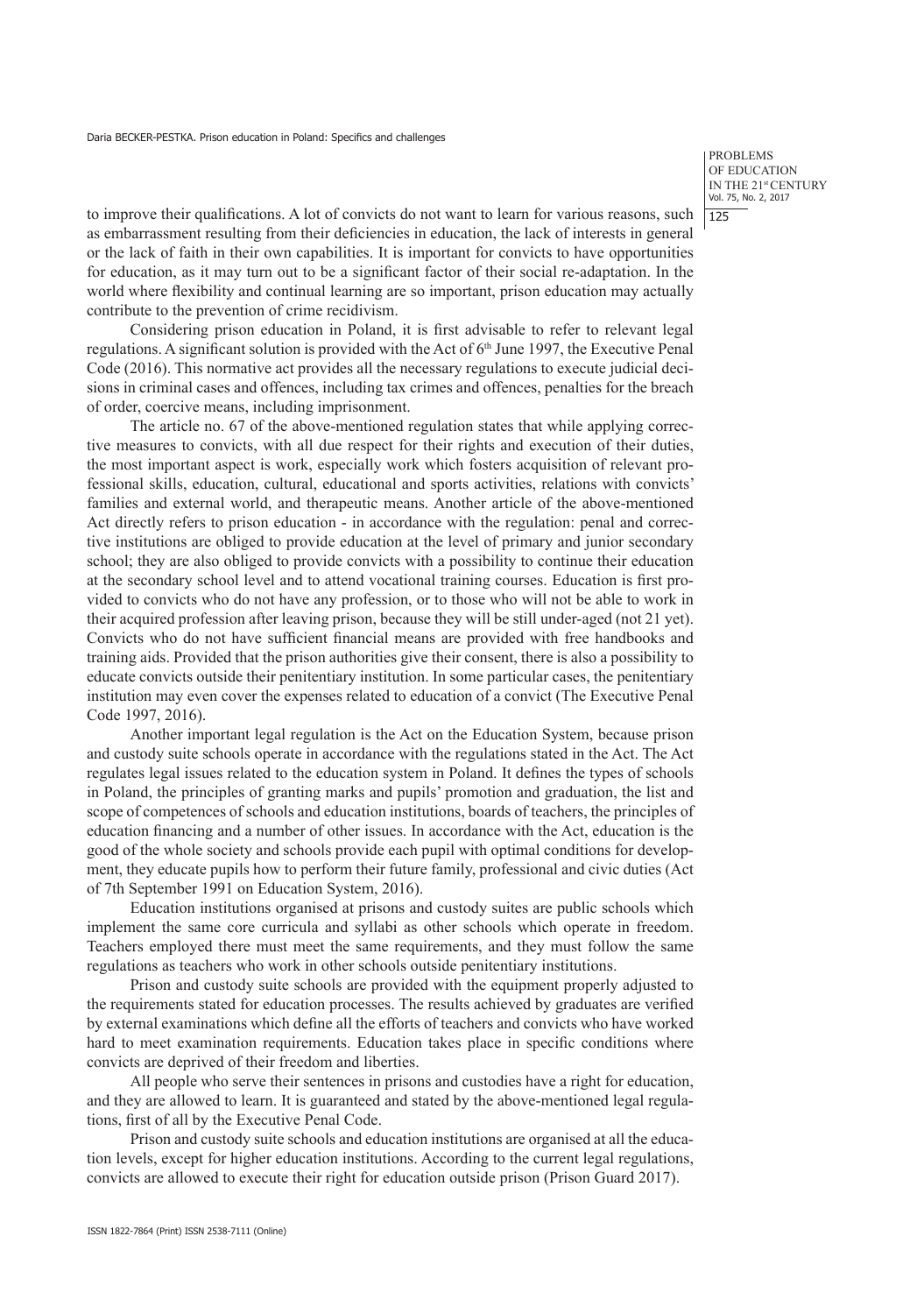PROBLEMS OF EDUCATION IN THE 21st CENTURY Vol. 75, No. 2, 2017 126

A decision to undertake education is made by a convict. In Poland vocational schools have been the most popular ones. Their popularity results from the fact that they offer a real chance to acquire a profession and to find employment after leaving prison. A significant problem comes with the practical teaching of a profession and the searching for employment. Another difficulty is the fact that prison libraries do not have some current and relevant educational materials (Jaworska, 2012, p.323).

Among the most important objectives of prison education are the following:

- to cover deficiencies in education;
- to provide convicts with professional skills so that they would be able to find employment in their life in freedom;
- to improve convicts' self-esteem (especially of those who, despite the fact that they have graduated from a primary school, can neither read nor write);
- to eliminate chances for convicts to be involved into crime again;
- to minimise social exclusion of convicts after they leave prison (Jaworska, 2012, p.324);

Valuable sources of information are statistical data. The data for 2015 indicate that on 31st Dec. 2015 there were 70 836 convicts in Polish prisons. Regarding the problems discussed in the article, the data on prison education are the most interesting for our considerations.

A table below presents information on prison schools and school units.

| <b>Detailed information</b>  | The number of schools<br>in the school year |           | The number of school units<br>in the school year |           |
|------------------------------|---------------------------------------------|-----------|--------------------------------------------------|-----------|
|                              |                                             |           |                                                  |           |
|                              | 2013/2014                                   | 2014/2015 | 2013/2014                                        | 2014/2015 |
| Total                        | 51                                          | 35        | 161                                              | 154       |
| Primary schools              | 2                                           | 2         |                                                  | 3         |
| Junior secondary schools     | 9                                           | 8         | 15                                               | 13        |
| Basic vocational schools*    | 12                                          | χ         | 20                                               | X         |
| Secondary vocational schools | 8                                           | 6         | 14                                               | 6         |
| Post-secondary schools       |                                             |           |                                                  | 3         |
| Secondary schools            | 19                                          | 18        | 42                                               | 61        |
| Vocational training courses  | Χ                                           | Χ         | 63                                               | 68        |

# **Table 1. Prison schools and school units.**

Source: *Roczna informacja statystyczna za rok 2015* (SW 2016). [Annual statistical data of 2015, Prison Guard, 2016].

Prison schools provide convicts with an opportunity to complete their primary education and to acquire a profession. Covering any deficiencies in their education and being granted with a certificate of school graduation come as a chance for convicts to enter the labour market.

Averagely, school education is organised for approximately 3500 convicts each year. They undergo educational procedures which come as most efficient elements of social rehabilitation. Convicts attending schools come as 4.5% of all convicts who service their sentences at prisons and custody suites. While planning the chain of prison schools, the most important is to provide convicts with a possibility of graduating from the primary and junior high schools, because convicts' further education will be impossible without such graduation certificates. The abovementioned schools provide education for all the convicts who require courses at the discussed levels. At the same time, it should be emphasized that a relatively high number of convicts pass their examinations for the Matura certificate at prison high schools (SW, 2017a).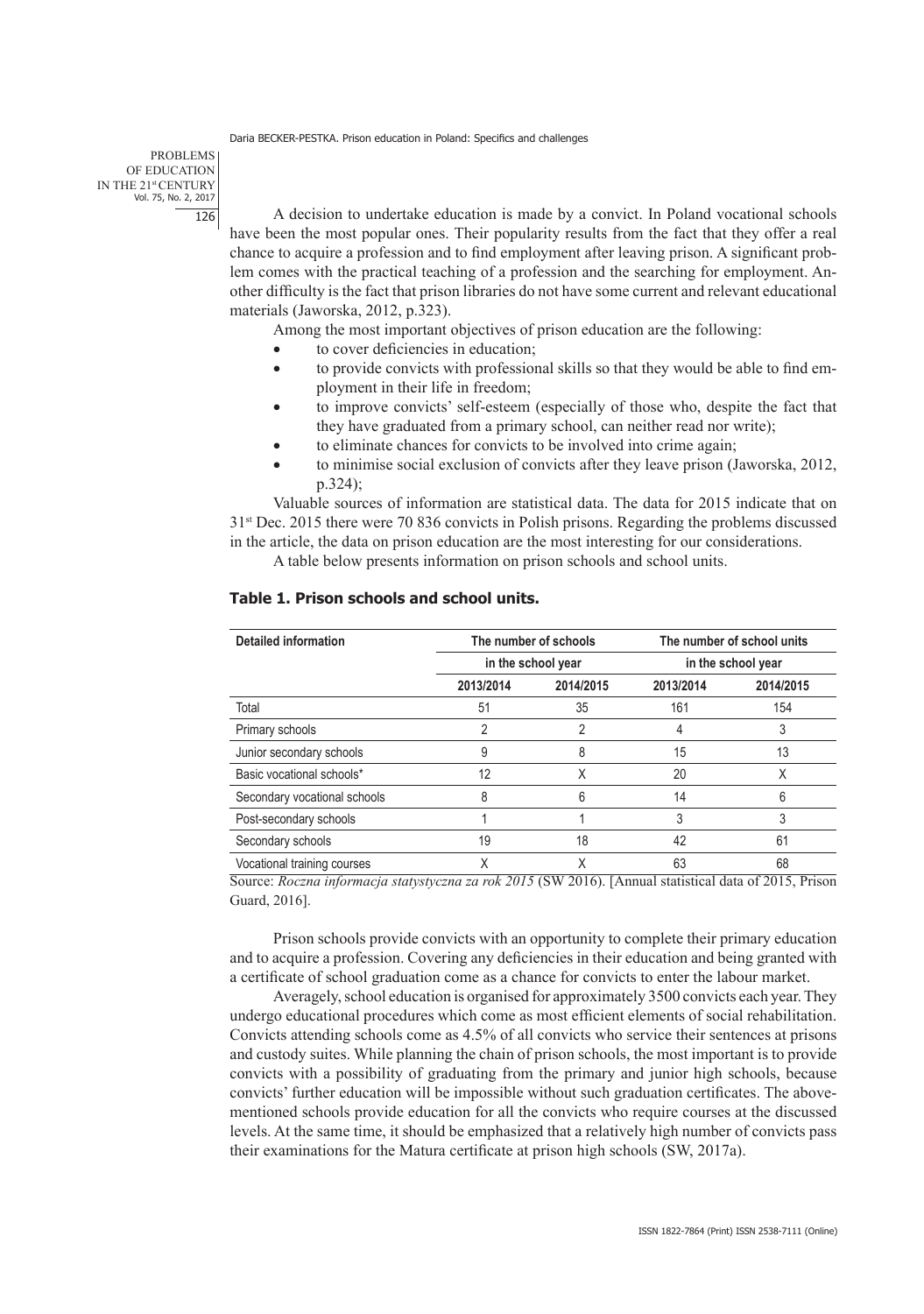A table below presents statistical data referring to the number of convicts who were provided with education at various types of schools.

# **Table 2. Convicts who were provided with education at prison and non-prison schools.**

| <b>Detailed information</b>  | People in a school year |           |  |  |
|------------------------------|-------------------------|-----------|--|--|
|                              | 2013/2014               | 2014/2015 |  |  |
| Total                        | 4 4 5 9                 | 4413      |  |  |
| Primary schools              | 26                      | 20        |  |  |
| Junior secondary schools     | 419                     | 323       |  |  |
| Basic vocational schools*    | 264                     | X         |  |  |
| Secondary vocational schools | 191                     | 86        |  |  |
| Post-secondary schools       | 79                      | 64        |  |  |
| Secondary schools            | 1426                    | 1568      |  |  |
| Colleges                     | 68                      | 120       |  |  |
| Vocational training courses  | 1986                    | 2 2 3 2   |  |  |

Source: *Roczna informacja statystyczna za rok 2015* (SW 2016). [Annual statistical data of 2015, Prison Guard, 2016].

Prison schools of various types address their offer, first of, all to juvenile delinquencies and convicts who serve their sentences for the first time. They form the most numerous group of convicts who learn at school. Totally, they come as 66% of all the pupils of prison schools. Such organisation of prison education, however, does not restrain possibilities to educate other convicts who belong to other classification groups. The most important for convicts is to express their will to continue their education at prison schools or units (SW 2017a).

Vocational training courses organised at prisons come as another important element of the education offer addressed to convicts. Such courses are attended mostly by adult convicts who do not have any professional skills or who need vocational re-qualification. Vocational courses are organised mainly for convicts who are about to leave prison, in order to improve their chances for employment and to prevent them from going back to crime. It should be stated that vocational training courses are organised in cooperation with employment agencies, and the scope of such courses is usually adjusted to the requirements of the local labour market. Vocational training courses are a highly desired form of vocational education provided to convicts. A relatively short time needed to provide a full cycle of such training and a considerable variety of courses come as the most attractive features of such education. Considering a relatively short average duration of sentences served at prisons, vocational training courses are a significant complementation to the educational offer for convicts with short sentences (SW 2017a).

The above-mentioned data indicate a great need for education, acquisition of an occupation and practical skills. At the same time, they suggest that there is hope for convicts that they will find employment after they leave prison, and they will never go back there again. They will follow the rules of living in the society, and they will make use of their acquired competences. It should be emphasized that convicts may learn not only at primary and secondary schools or attend training courses, but they are also given a possibility to continue their education at an institution of higher education, although such a procedure must be preceded by a consent of the prison warden.

It should be also mentioned that the recruitment and organisation of education at prison and custody suites schools are based on the Ordinance issued by the Minister of Justice on the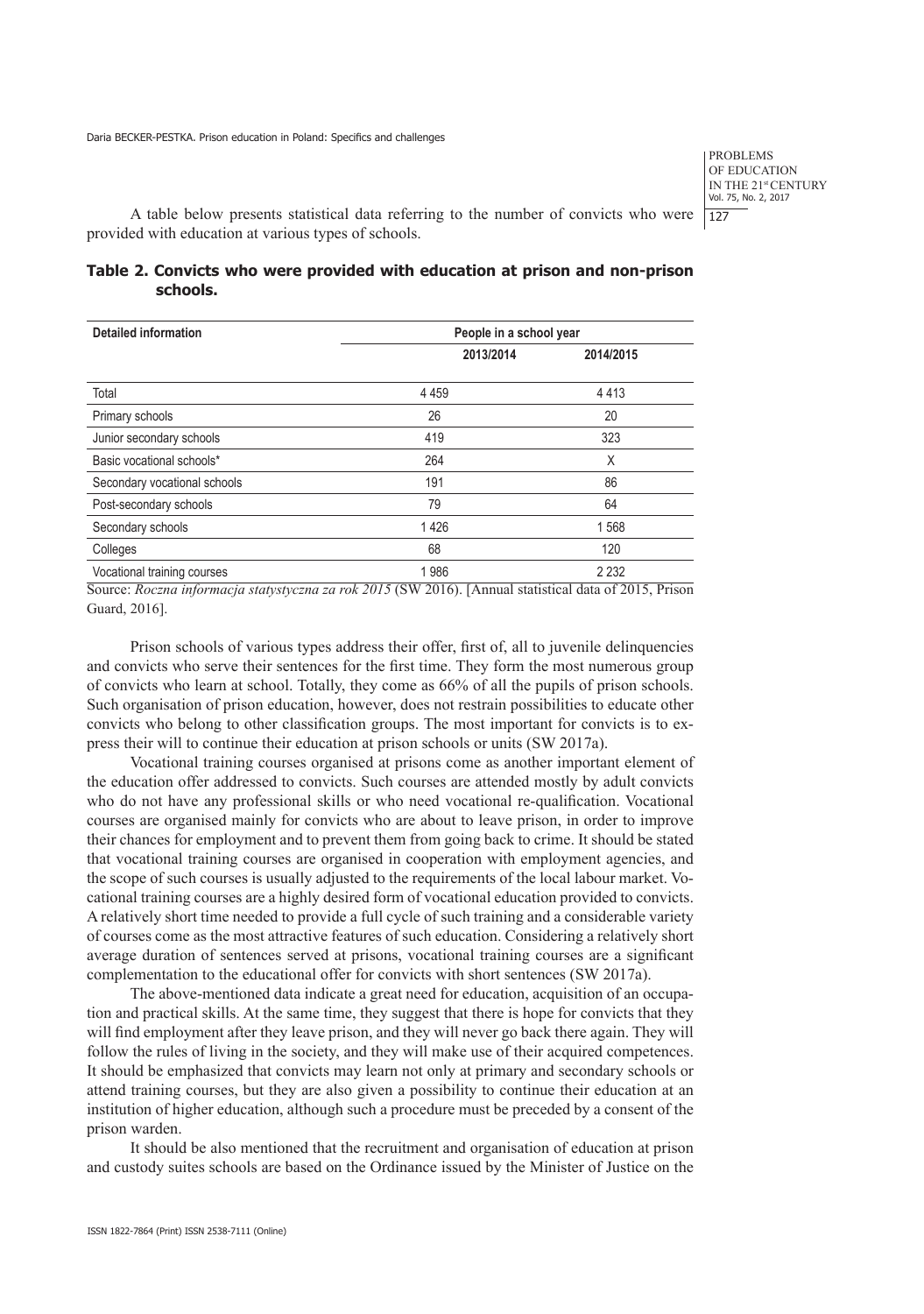PROBLEMS OF EDUCATION IN THE 21st CENTURY Vol. 75, No. 2, 2017  $128$ 

detailed regulations and modes of education provided at penitentiary institutions (2016) and in accordance with the Instruction no. 5 issued by General Director of the Prison Guard, on detailed organisation modes of school education and training courses provided at prisons and custody suites, of 25th November 2008. Convicts qualified for education are:

- 1. Convicts who are under 18 years old and who are statutorily obliged to undergo compulsory education, based on the Act on the Education System;
- 2. Convicts for whom a need for education has been specified in their individual correctional programmes, upon the request of the department of the penitentiary institution;
- 3. Convicts who have applied for education or its continuation at a specific type of school.

In order to start their education at school, convicts must apply to a penitentiary commission for education referral. While qualifying convicts for education at a specific type of school, the penitentiary commission follows the following criteria:

- 1. Current education certificates held by a convict; it comes as a basis for a curriculum necessary for the continuation of education at a selected type of school or a semester;
- 2. Convict's motivation and predispositions for education at a particular type of school;
- 3. Recommendations stated in an individual correctional programme;
- 4. Recommendations which result from psychological tests, if such tests have been carried out for a convict;
- 5. Convict's general health condition certified by a physician employed in the prison health care service;
- 6. The date of the conditional early release or termination of the sentence;
- 7. Convict's work experience in a particular occupation;
- 8. The conformity of the type of school and the field of education selected by a convict with the list of schools and the current list of fields of education and semesters offered there;
- 9. The purpose of the penitentiary institution at which the school selected by a convict operates;
- 10. The necessity of providing order and security at the penitentiary institution;

Convicts are qualified for school education if their sentences are not shorter than the expected duration of their education cycle. Convicts who have been temporarily detained may be qualified for education provided at all types of schools, if there are not less than 6 months to their conditional early release or their sentence termination, and who need to complete their education, or who present proper motivation to learn and to continue their education after they leave prison.

Admittance of convicts to prison schools depends on the results of the recruitment procedures carried out by the school recruitment committee. Candidates for the first semester at school are not required to pass any examinations or interviews.

School recruitment procedures last from  $1<sup>st</sup>$  June until  $10<sup>th</sup>$  June and from  $1<sup>st</sup>$  December until 10th December each year (SW 2017b).

It should be noticed that prison education is organised to provide convicts with such professional skills that should give them a chance to find employment after they leave prison. These are mainly occupations which are desired in the labour market. In accordance with the data provided on 1st February 2017, such occupations are namely: a tailor, a confectioner, a building installation and machine fitter, a cook, a bricklayer, a plasterer, a construction installer, an electrician, a steel fixer, a concrete placer, a locksmith, a technician of nutrition and catering, an IT specialist, an assistant to the disabled, a hair stylist, a book-binder and others (SW 2017c).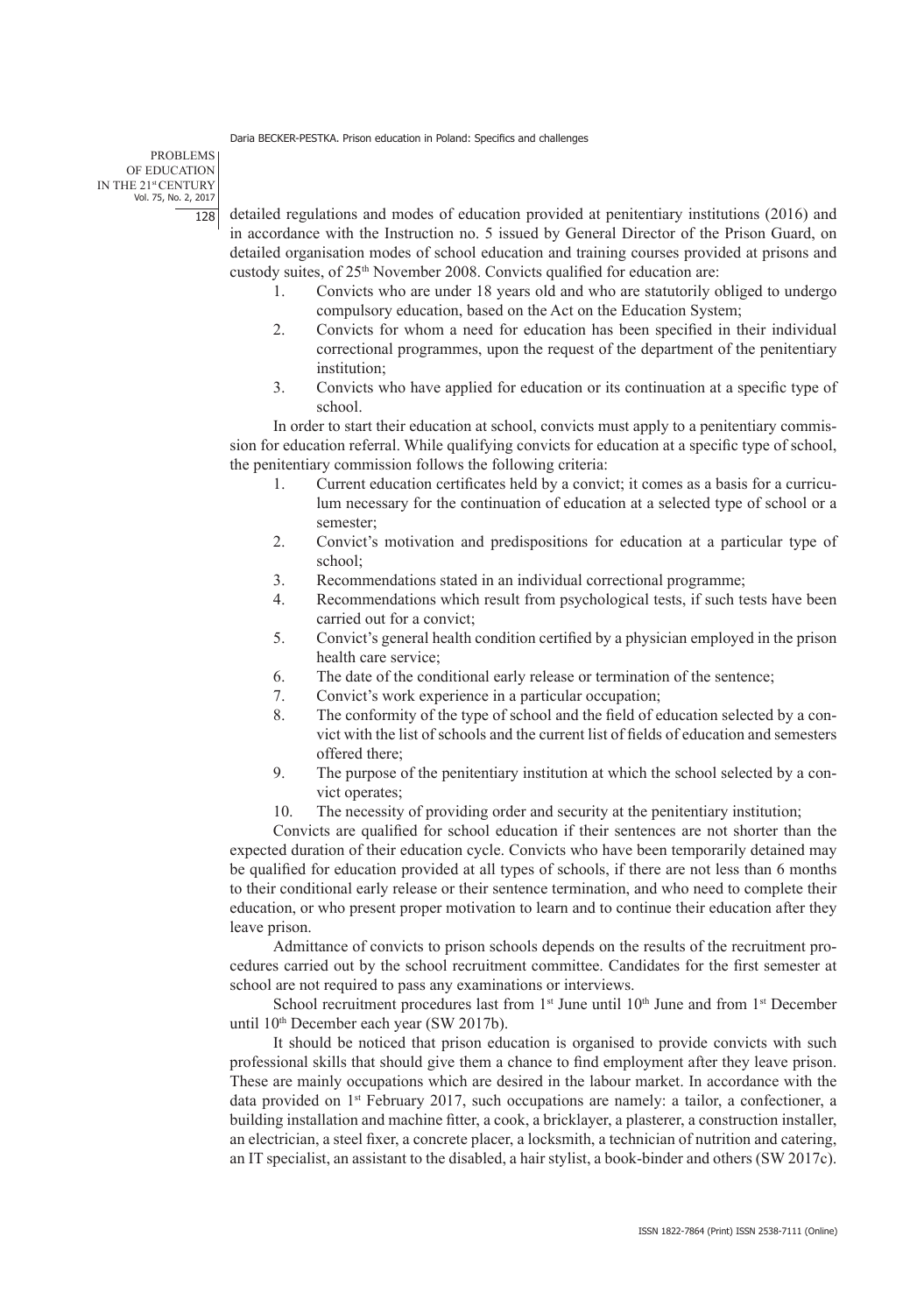All the above-mentioned occupations pertain to the service and industry sectors. Hence, there is a high probability that after leaving prison, convicts shall find employment on the labour market.

An important solution applied in the Polish penitentiary system, except for typical school and course education, are social rehabilitation programmes for convicts. The programmes involve operations which are focused on various fields of human activities, including education. At present, approximately 650 programmes are being implemented at prisons and custody suites in Poland. The programmes involve 30 000 convicts who serve their sentences. It has been assumed that such activities prepare convicts to life in freedom; after leaving prison, it is important for convicts to find work and to follow the principles of social life in order to avoid crime.

*Prison University – a Road to Freedom* is a programme initiated in 2004. It combines educational and corrective aspects. It is implemented by the correction officers, ward supervisors and the warden of the penitentiary facility in Białystok. At the ward of the custody suite there are women convicted to serve their sentences in prison conditions. The programme activities involve education on addiction and violence prevention, occupational activation, promotion of health and healthy life style, physical recreation and religious formation. Since its beginning, the programme has undergone some modifications contributing to its improvement. It has been important to adjust the programme assumptions to the participants' requirements and expectations and also to the conditions of the custody suite (Moroz, 2009, pp.101-105).

The project has been aimed at the organisation of activities providing education and information to women convicts in order to prepare them to life in freedom. The detailed aims of the project include:

- a decrease in negative consequences of prison isolation that must be faced by the convicts;
- skills which have been developed in order to allow convicts to actively search for employment and to spend their leisure time in an interesting way;
- promotion of healthy lifestyle,
- a need of proper and socially accepted relations with other people, developed in the convicts;
- legal support for the convicts;
- greater awareness of other people's needs and problems, the convicts' growing interest in social problems (Moroz, 2009, pp.101-105)

The imprisoned women convicts who participate in the programme represent various age groups, they struggle with different problems, they have various interests, needs and they represent different levels of intellectual development. The project is a long-term one, so it is updated after the end of each cycle which lasts for one calendar year. The correction methods and techniques applied in the individual and group forms involve: workshops, exercises, talks, presentations of the convicts' written work and creations, the elements of sociotherapy, a discussion club, audiovisual methods, lectures, seminars, physical exercises. During the implementation of the programme the following materials are used: audiovisual equipment and kitchen appliances, elements required for handicraft, stationery and office equipment.

The coordinators of the programme wish to provide each participant with a grade record book and a diploma certificate after the end of the programme. After the end of each preventive module, the convicts shall receive a certificate; the participation in the programme and the results achieved by the convicts shall be recorded in their personal profile documentation, part B.

An expected outcome of the programme is a change in the attitude of the convicts towards their functioning in life after they leave the prison. They should be able to use the acquired skills to cope with negative emotions, to manage stress and to look for employment. It is also important for the convicts to acquire proper hygienic habits, occupational skills, the sense of responsibility for their own choices and decisions in their life (Moroz, 2009, pp.101-105).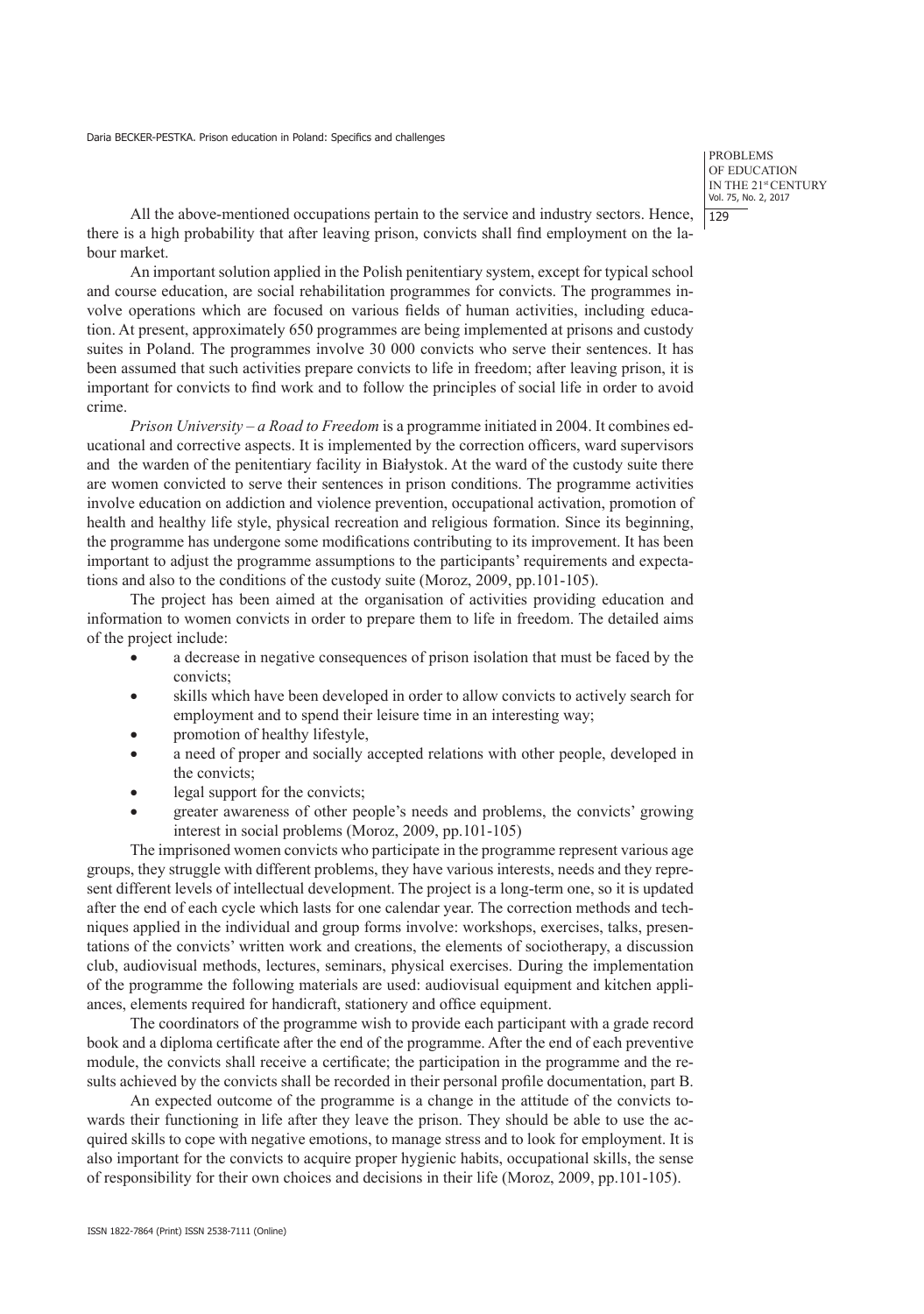PROBLEMS OF EDUCATION IN THE 21st CENTURY Vol. 75, No. 2, 2017 130

Another important programme is *Re-adaptation through Education*. It is implemented at the Custody Suite in Poznań, and it is addressed to any convicts who are interested in it. The most important objectives of this programme include:

- facilitation of social re-adaptation and prevention of crime recidivism through the improvement of occupational qualifications;
- continuation of previously interrupted education;
- continuation of education in the field of Polish or foreign languages;
- popularisation of knowledge in the fields of science, technology and history (Marczak, 2009, p.353).

The formal requirements defined for the article do not allow the author to present all the solutions applied in Poland, and new projects continually appear one after another. The discussed programmes come only as two examples, and they do not present the whole range of solutions and possibilities applied in the Polish penitentiary system. It should be emphasized that the fundamental aim of the applied solutions is to eliminate any negative consequences which result from social exclusion and which are related to negligence in education. Convicts acquire qualifications, and they are offered real chances for rejoining social life after they leave prison.

Summing up, it is also worth emphasizing that although the number of convicts who are interested in the improvement of their qualifications and in the continuation of their education is growing, there are numerous problems that can be identified in this field. As H. Iwanicki observes, such problems include:

- the lack of proper motivation for education and for improvement in qualifications;
- several-year delays in education of convicts;
- deficiencies in the use of methods and techniques applied in intellectual work, the lack of intellectual work practice;
- problems with the acquisition of basic notions, serious difficulties in knowledge acquisition;
- insufficient access to source materials and insufficient resources of school libraries;
- the lack of a proper room dedicated for intellectual work, reading, self-studying;
- restricted access to teaching aids (Iwanicki, 2007, pp.51-54).

It can be assumed that the above-mentioned factors negatively affect the process of convicts' self-education and improvement in their qualifications. At the same time, however, it is possible to observe that Polish penitentiary institutions strongly foster education of convicts. It is related to the transformation in the Polish penitentiary system in general. It should be also emphasized that the organisation of convicts' long leisure time comes as a very favourable and constructive process. In Polish penitentiary institutions the staff develop various solutions that foster convicts' self-education. Such solutions involve publishing newsletters, organisation of prison performances, exhibitions and other initiatives (Iwanicki, 2007, p.54).

It should be emphasized that convicts at penitentiary institutions find themselves in a specific situation. The fundamental inconvenience they have to face at prison is isolation and freedom restriction – in physical, psychological and social aspects. Isolation excludes convicts from the society to protect its members from the results of any possible criminal activities. Isolation at prison does not allow convicts to perform professional duties, to study or to perform any social roles. Therefore, education provides opportunities for convicts to spend their excessive free time in a constructive and advantageous way, to develop intellectual work practice, to continue regular learning and to acquire knowledge.

*On the one hand, education is a factor which forms human identity, on the other hand, it comes as an indispensable creative condition for human natural development* (Śliwerski, 2003, p. 906). All the time, people imprisoned at penitentiary facilities frequently struggle with their educational delays, sometimes as serious as the lack of primary education. The acquisition of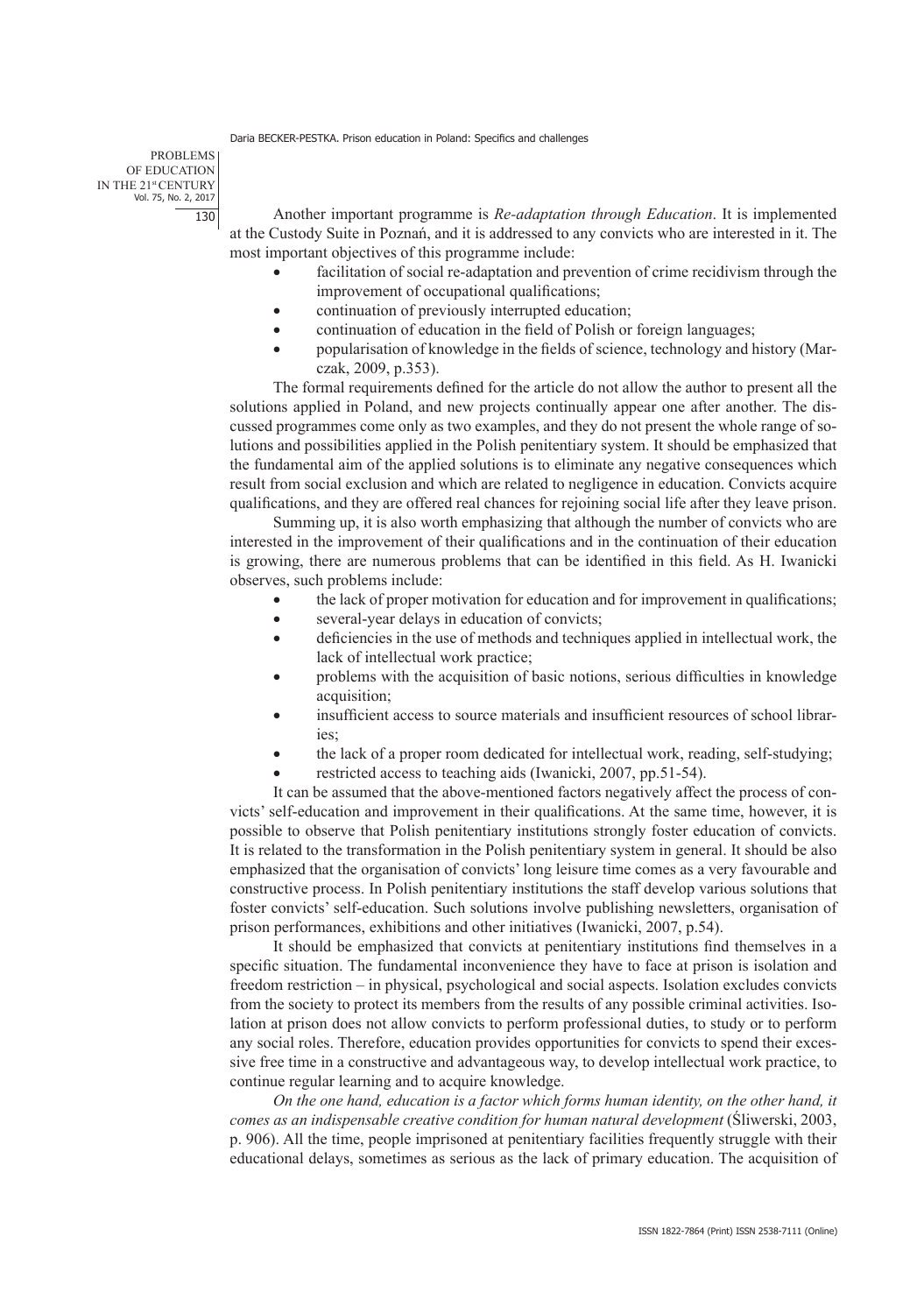PROBLEMS OF EDUCATION IN THE 21st CENTURY Vol. 75, No. 2, 2017 131

knowledge comes as a considerable problem, which results not only from the intellectual level of convicts, but also - and most frequently - from negligence they have suffered from in their communities. Convicts who start their education at prison schools do not know how to apply methods and techniques of intellectual work, as they have never been prepared to the process of self-education (Jaworska, 2012, p. 323).

Education of convicts and, first of all, their preparation to a professional career after they leave prison come as the most important aspect of penitentiary corrective activities. During the implementation of departmental programmes, the improvement in the conditions required for vocational education and the provision of additional education facilities and training courses for convicts are the priority tasks. As a result of the above-mentioned activities, operational conditions of prison schools have been considerably improved as well as the quality of vocational education of convicts (SW 2017a).

It is important for convicts to have opportunities for education, as it may turn out to be a significant factor of their re-adaptation. In the world where flexibility and continual learning are so important, education of convicts may actually contribute to the prevention of crime recidivism. It should be also remembered that the level of education is closely correlated with one's self-reliance. It is a feature which may *considerably stimulate social re-adaptation of people who leave social rehabilitation centres* (Szecówka, 2007, p. 251). Hence, education may become a chance for convicts to lead an independent and worthy family life and to have a professional career, in accordance with social standards.

The problems discussed in the article are presented in the following figure. It comes as a graphic representation of the collected material. It systematises the contents and indicates the most important issues presented in the text.



**Figure 1. Prison education in Poland.**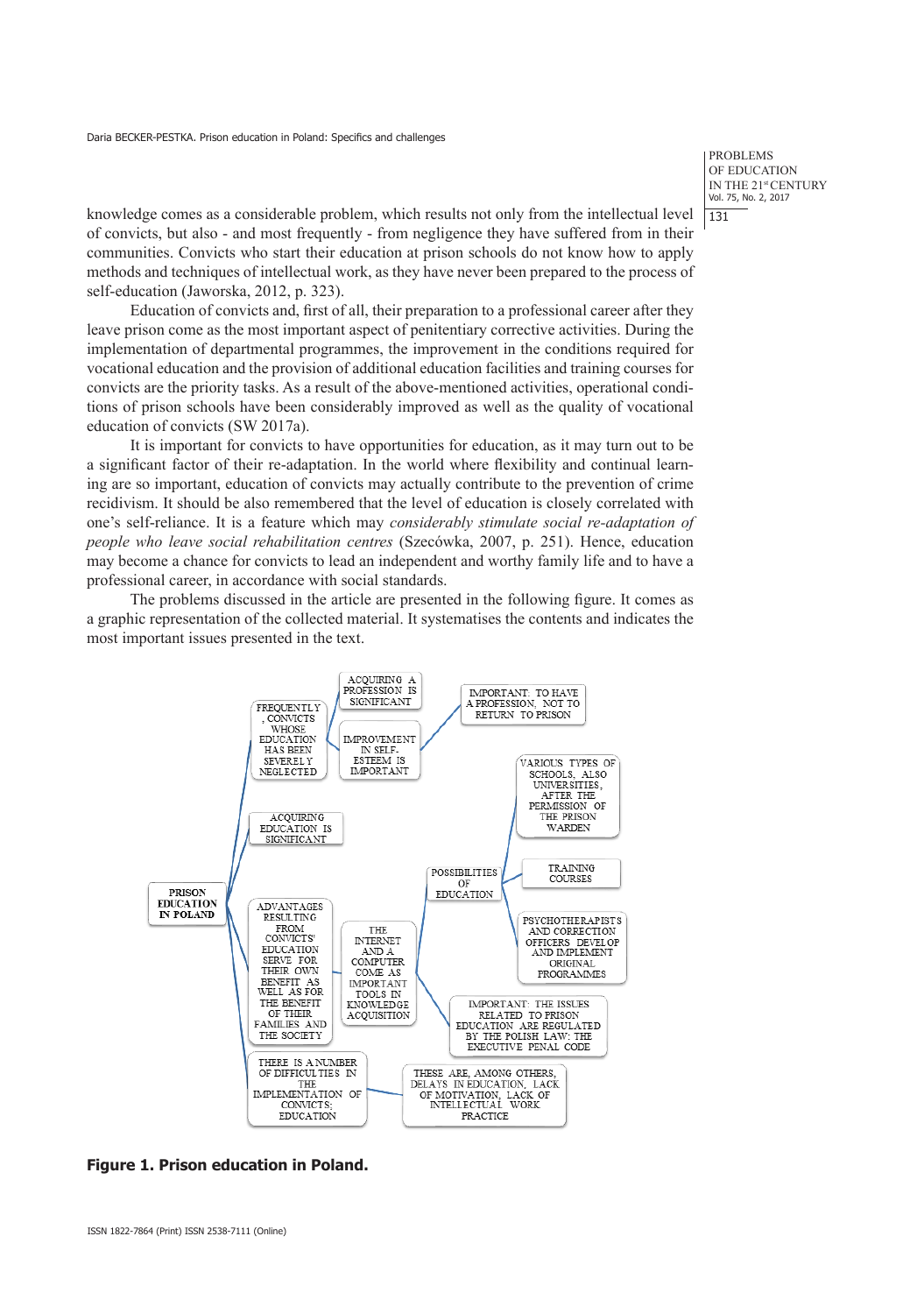PROBLEMS OF EDUCATION IN THE 21st CENTURY Vol. 75, No. 2, 2017 132

### **Education of Prisoners in other Countries**

The limited framework of the article and the problems discussed here do not provide much space for a detailed analysis of solutions for prison education applied in other countries. However, it would be worth indicating some opportunities which are offered in other countries. Since the article refers to prison education in Poland, the solutions applied in other countries and opportunities which appear there shall be only mentioned in general.

It is worth to say, that education and training for prisoners helps reduce the social costs of crime and supports the rehabilitation of prisoners and their reintegration into society. One of the authors notices, that effective role of prison education is becoming increasingly important. In the UK. the discourse of prison education is now receiving closer Government attention. It is connected with the fact, that the most important task expected of prison education is to increase the chances of employment by ex-offenders and reduce coming back to prison. So probably it is the way to connect and convince different people, also the prisoners to the further benefits of prison education. It may exist more liberation in loosening the limits of providing mainly basic skills classes or becoming integrated within all prison activities and by having more involvement with the outside community. Probably it is a good way to develop (Bayliss, 2003, pp. 157-172).

Prison education has a good influence for preventing the recidivism. It is more profitable to fund education classes for inmates for two reasons. Education reduces recidivism dramatically and educating felons eliminates the costs associated with long term warehousing. It is possible to find the arguments in statistics and in the results of scientific research for example, in the interviews with professionals working with people in prisons (Esperian, 2010, pp. 316-334).

According to the report for the European Commision, it further provides an overview of key European policies and funding programs related to prison education and training. It also makes better highlighting their added value and contribution to the development of innovative and new approaches to education provision in prisons. It is needless to add, that the conclusions in this document identify key elements for efficient and effective education and training provision in prisons as well as specific needs for further research on the complex interplay between education and criminal behaviour. It means, that there are many forms of educational possibilities in prisons and – as well – many needs. In the authors' opinion there are many different ways *in which the attractiveness, quality and efficiency of prison education and training can be improved. These include increasing cooperation inside the prison between different actors as well as between prisons and local communities in order to ensure that the education and training provided in prisons is supported and can continue post-release* (Hawley, Murphy, Souto-Otero, 2013, p. 5). Innovative learning methods, which put the emphasis on the learner and build on their knowledge and experience, are important to attract prisoners into learning. It is important to include the use of ICT and distance learning, which let expand the scope of learning opportunities and ensure that learning can continue even in situations where the prisoner changes prisons. In this process the teacher is very important. They should represent specific skills and a good understanding of the demands and limitations of providing education in prisons.

It is needless to say, that there exist some different initiatives of EQUAL Development Partnerships with a focus on education and training for prisoners. They help to boost the employability of prisoners and develop skills and competences to increase their chances on the labour market on release, through for example work experience opportunities and the development of skills for entrepreneurship or self-employment (Hawley, Murphy, Souto-Otero, 2013, pp. 20-21). It is important to prepare prisoners to exist outside prison.

In the majority of European countries provision of education and training is a legal requirement. The provision of education and training in prisons can be divided into three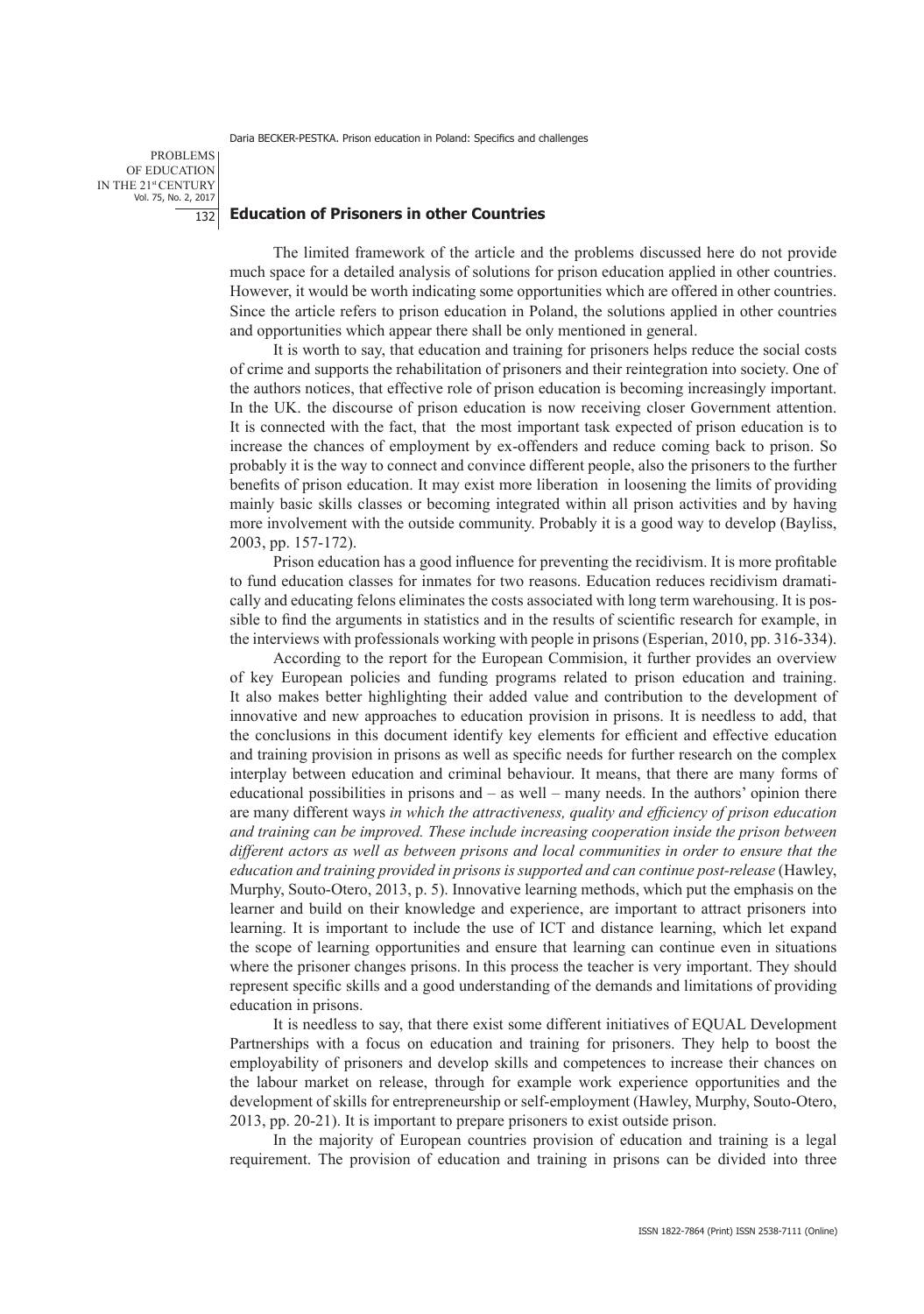main categories. The first one is general education – for example, courses in subjects such as mathematics, sciences, history, geography, foreign languages, literacy. The second one is vocational education and training for example, education and training which aims to equip people with knowledge, know-how, skills and/or competences required in particular occupations or more broadly on the labour market. The last one is non-formal learning, for example, some art and craft activities and offence-focused programmes to help prisoners to address issues such as anger management, thinking skills and substance abuse, as well as preparation for integrating in society on release (Hawley, Murphy, Souto-Otero, 2013, pp. 23-24).

According to The Council of Europe Recommendation on Education in Prison 73 and the European Prison Rules it is important to provide with education of training. It is important to use new technologies in the process of education of prisoners for example, to organize e-learning. It is also important not to forget, that previous negative experiences of education is one of the most important barriers to learning for prisoners, together with the lack of motivation. Well prepared teachers with personal and pedagogical skills are very needful in these relations (Hawley, Murphy, Souto-Otero, 2013, pp. 26-38).

In Denmark, convicts who stay in local prisons have a right for 37 hours of education or work per week (those who stay in central penitentiary institutions are obliged to learn and work). Convicts should graduate from a secondary school (or secondary vocational school) at minimum. In France, convicts have a right for primary education, and those who lack education at all and underage convicts are obliged to learn. They are also provided with vocational training courses which prepare them for professions which require low qualifications. Such courses take at least 6 hours a week. Prisoners may benefit from distance learning provided by non-government organisations. The state is obliged to take proper measures where nongovernment education programmes prove to be insufficient. All the activities related to general and vocational education, libraries, sports and culture are coordinated by local pedagogues who are responsible for education at the regional or departmental levels. In Germany prisoners are obliged to work or to learn. The details are defined in a social re-integration plan which is designed in cooperation with a prisoner. The plan also defines what training courses and what kind of education the convict is supposed to receive, and what steps should be taken in the convict's professional career. In Great Britain convicts have a right for the development of their interests, participation in basic education courses, and certified vocational training courses which are commonly recognised on the labour market. Prison education in England and Wales is provided by private entities on contractual basis. Taking advantage of the provided opportunities, convicts may participate in distance learning courses without any limitations.

While serving their prison sentences, convicts in Norway are provided with exceptionally good conditions. In accordance with the Norwegian law, convicts must be given education opportunities. Therefore, social rehabilitation involves various vocational training courses. Convicts can improve their qualifications and, after they leave prison, they can find their own place in the society. Educational activities are run by the staff employed at penitentiary institutions. Convicts must make a decision as to their education course, according to their interests and needs.

The Swedish penitentiary system is based on humanitarianism and normalisation. Education is supposed to prepare convicts for life after prison. In prison they can acquire knowledge, professional qualifications and formal certification of the acquired skills.

## **Conclusions**

In terms of social values, it is important to foster convicts' pursuit for the development of their qualifications. The essential tasks of prison education are focused on preparing convicts to work in their acquired professions and to improve their formal qualifications. The individual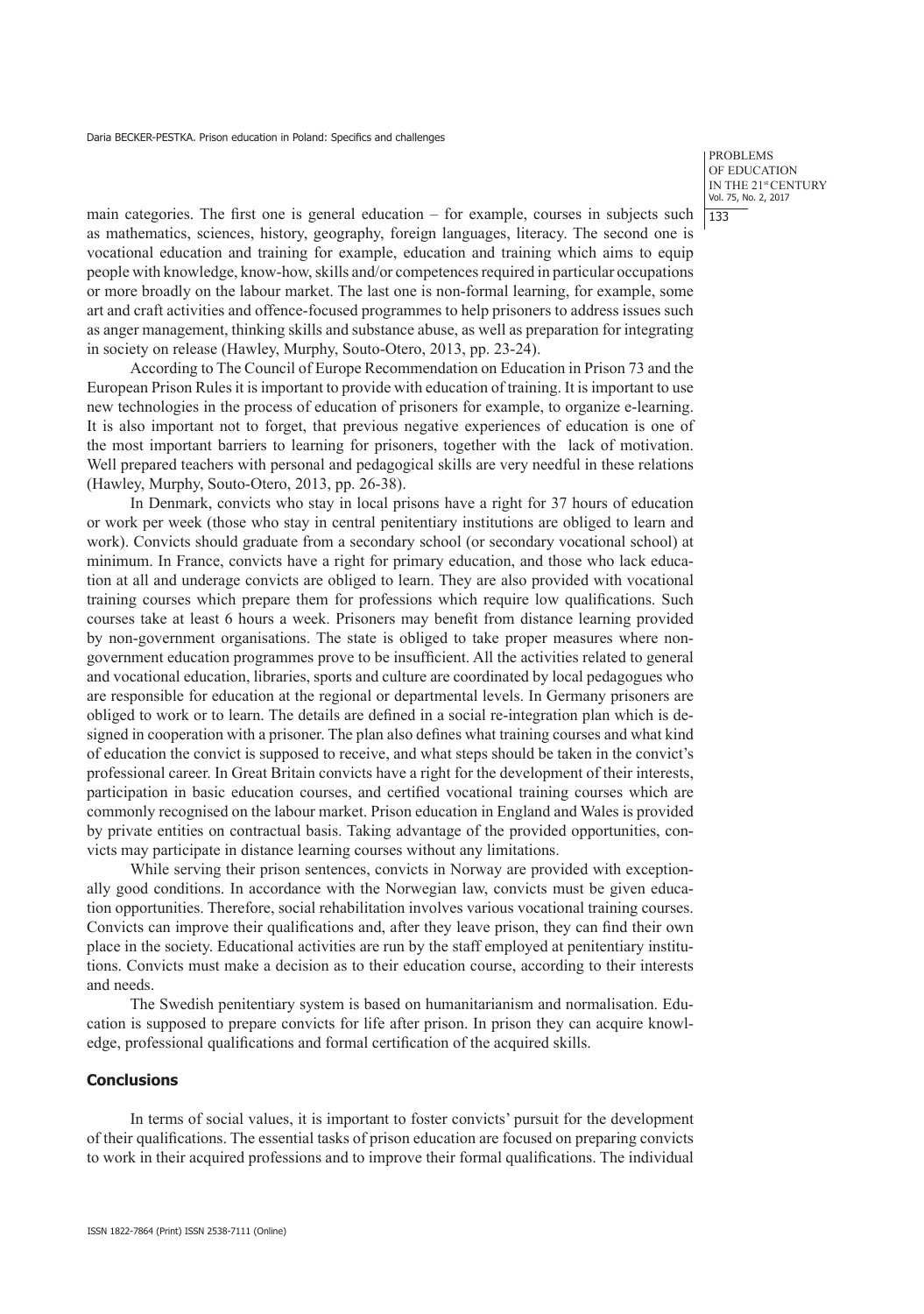PROBLEMS OF EDUCATION IN THE 21st CENTURY Vol. 75, No. 2, 2017 134

aims are equally important: improvement in convicts' self-esteem, especially in those who have not succeeded in graduation from any school. It shall provide them with a chance to find employment after they leave their penitentiary institution, and it shall considerably contribute to the prevention of crime recidivism.

A lot of convicts still do not want to learn for various reasons, such as embarrassment resulting from their deficiencies in education, the lack of interests in general or the lack of faith in their own potential. At the same time, the participation in various forms of education allows them to avoid social exclusion and to fully and actively participate in life in society.

Outside the prison walls continual transformation takes place in terms of knowledge, new technologies and communication tools. Education of convicts allows them to follow the development of technology and ever changing reality. The lack of knowledge of foreign languages, new technologies and the lack of formal certificates to confirm skills and qualifications can condemn convicts to social exclusion and – with a high probability – to the return to prison. It is also essential to develop good practice of self-education and learning habits in convicts. In our contemporary world it is difficult to manage without extending one's knowledge in numerous fields. It is possible to underline the need of involving local communities and employers into the activities focused on prison education. A good solution might be also workshops or training courses run by representatives of employment offices and agencies. Obligatory education and course attendance for convicts also seems to be a reasonable idea. Now education is provided to convicts only upon their own request, and it is optional. Such solutions may directly contribute to the employment of convicts and establishment of social relations after they leave prison. Taking all these facts into consideration, it is possible to understand the value and purpose of prison education both in its social and individual aspects.

#### **References**

- Bayliss, P. (2003). Learning behind bars: Time to liberate prison education. *Studies in the Education of Adults*, *35* (2), 157-172. Retrieved from: http://www.tandfonline.com/doi/abs/10.1080/0266083 0.2003.11661480.
- Esperian, J. H. (2010). The effects of prison education programs on recidivism. *Journal of Correctional Education*, *61* (4), 316-334. Retrieved from: https://www.jstor.org/stable/23282764?seq=1#page\_ scan tab contents.
- Hawley, J., Murphy, I., Souto-Otero, M. (2013). *Prison education and training in Europe. Current stayof- play and challenges*. A summary report authored for the European Commission by GHK Consulting. Retrieved from: http://ec.europa.eu/dgs/education culture/repository/education/library/ study/2013/prison\_en.pdf.
- Iwanicki, H. (2007). Możliwości praktyczne edukacji uczniów szkół przywięziennych [Practical opportunities of prison education]. *Szkoła Specjalna / Special School, 1*.
- Jaworska, A. (2012). *Leksykon resocjalizacji* [Lexicon of social rehabilitation]. Kraków, Poland: OW Impuls.
- Juwa, M. (2013). Kształcenie w procesie readaptacji skazanych [Education in the social re-adaptation process of convicts]. *Przegląd Więziennictwa Polskiego / Polish Prison System Review*, *78*.
- Marczak, M. (2009). *Resocjalizacyjne programy penitencjarne realizowane przez służbę więzienną w Polsce* [Social rehabilitation penitentiary programmes for convicts implemented by prison guard in Poland]*.* Kraków, Poland: OW Impuls.
- Moroz, L. (2009). Uniwersytet Więzienny droga do wolności. In M. Marczak (Ed.), *Resocjalizacyjne programy penitencjarne realizowane przez służbę więzienną w Polsce* [Social rehabilitation penitentiary programmes for convicts implemented by prison guard in *Poland*]*.* Kraków, Poland: OW Impuls.
- *Rozporządzenie Ministra Sprawiedliwości z dnia 13 lutego 2004 r. w sprawie szczegółowych zasad i trybu prowadzenia nauczania w zakładach karnych.* (2016). [*Ordinance of the Minister of Justice of 13 February 2004 on detailed principles and modes of prison education*]*.* Retrieved from: http://isap. sejm.gov.pl/DetailsServlet?id=WDU20040370337.